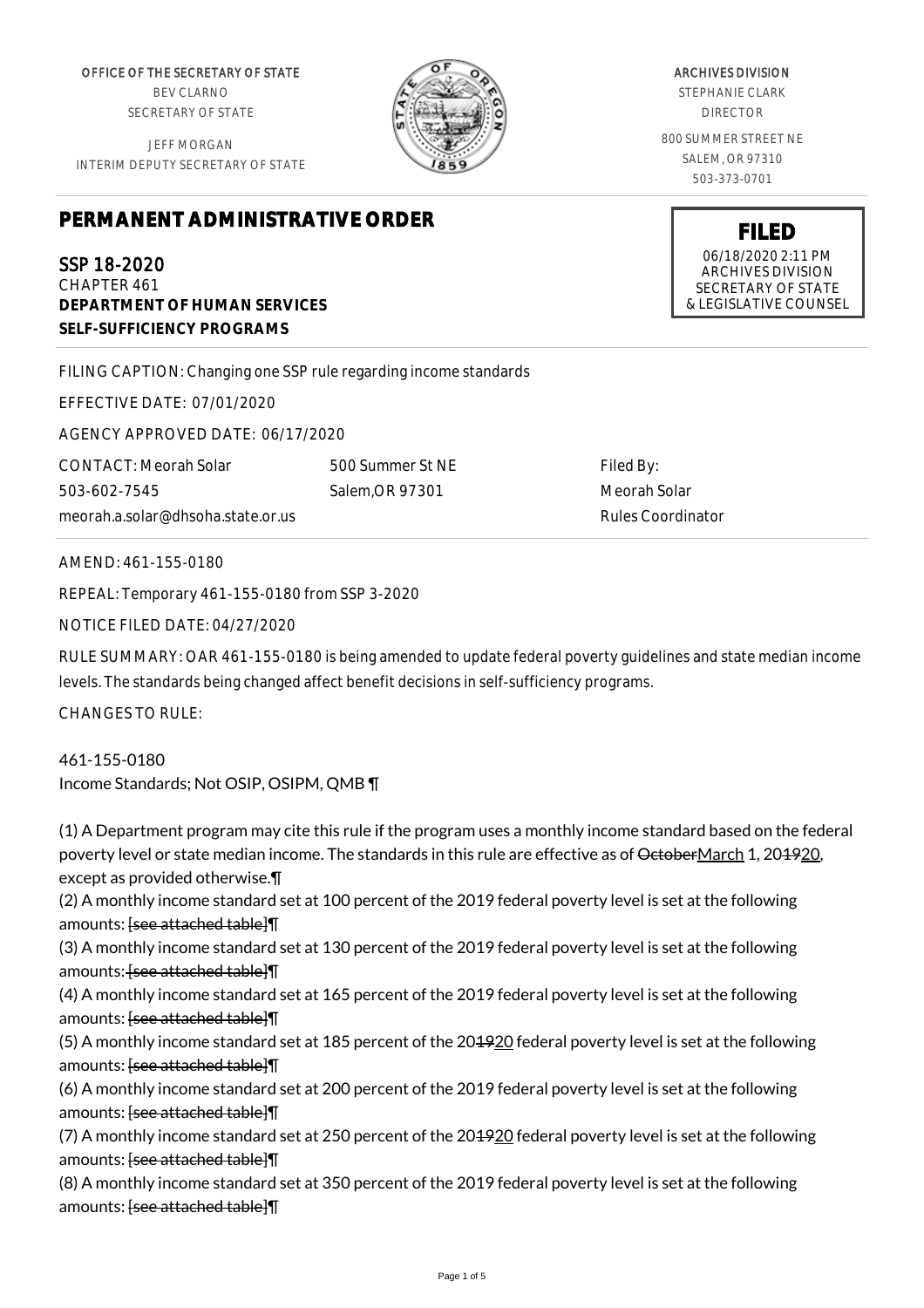(9) A monthly income standard set at 85 percent of the 201920 state median income is set at the following amounts: **[see attached table]** 

(10) A monthly Disaster Supplemental Nutrition Assistance Program (DSNAP) income standard is set at the following amounts for the household (see OAR 461-135-0491): [see attached table] Statutory/Other Authority: ORS 329A.500, 409.050, 411.060, 411.070, 411.816, 412.049 Statutes/Other Implemented: ORS 329A.500, 409.010, 411.060, 411.070, 411.816, 412.014, 412.049, 7 CFR 280.1

RULE ATTACHMENTS DO NOT SHOW CHANGES. PLEASE CONTACT AGENCY REGARDING CHANGES.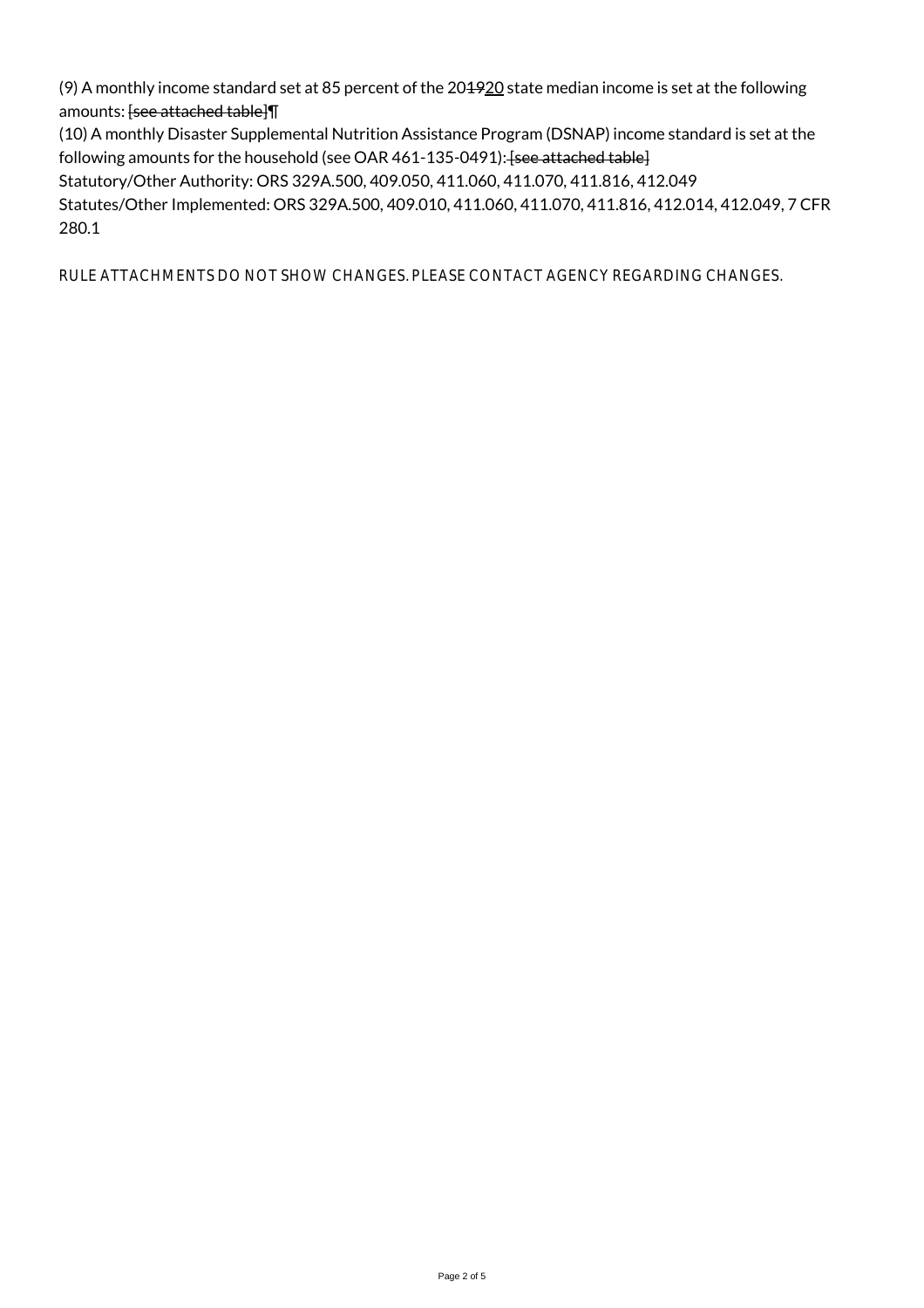| Size of Group  | Standard    |
|----------------|-------------|
|                | \$<br>1,041 |
| $\overline{2}$ | 1,410       |
| 3              | 1,778       |
| 4              | 2,146       |
| 5              | 2,515       |
| 6              | 2,883       |
| 7              | 3,251       |
| 8              | 3,620       |
| 9              | 3,989       |
| 10             | 4,358       |
| $+1$           | $+369$      |

(3)

(2)

| Size of Group | Standard |
|---------------|----------|
|               | \$1,354  |
| 2             | 1,832    |
| 3             | 2,311    |
| 4             | 2,790    |
| 5             | 3,269    |
| 6             | 3,748    |
| 7             | 4,227    |
| 8             | 4,705    |
| 9             | 5,184    |
| 10            | 5,663    |
| $^{+1}$       | $+479$   |

(4)

| Size of Group | Standard |
|---------------|----------|
|               | \$1,718  |
| 2             | 2,326    |
| 3             | 2,933    |
|               | 3,541    |
| 5             | 4,149    |
| 6             | 4,757    |
|               | 5,364    |
|               | 5,972    |
|               |          |

(5)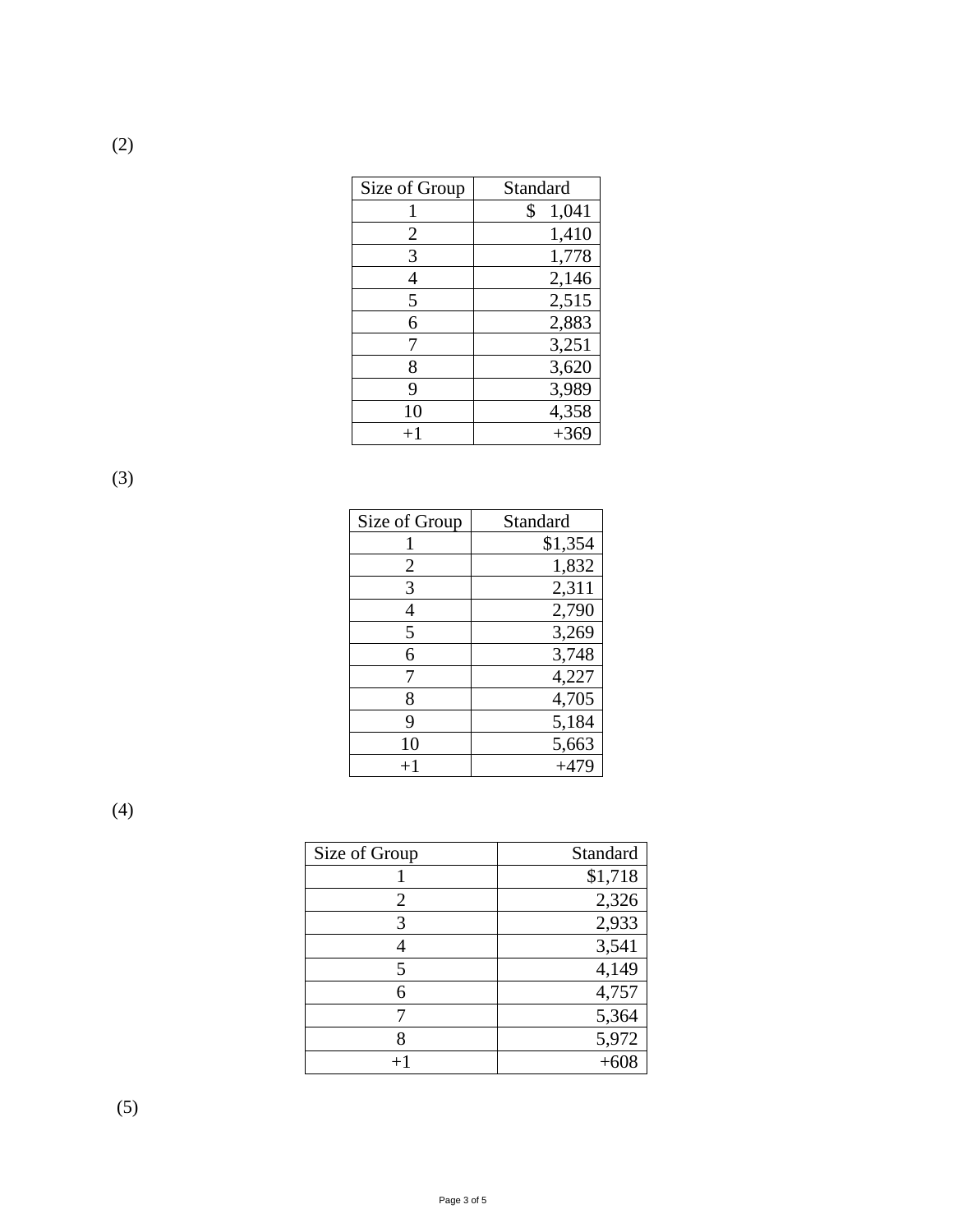| Size of Group | Standard |
|---------------|----------|
|               | \$1,968  |
| 2             | 2,658    |
| 3             | 3,349    |
| 4             | 4,040    |
| 5             | 4,730    |
| 6             | 5,421    |
| 7             | 6,112    |
| 8             | 6,802    |
| 9             | 7,493    |
| 10            | 8,184    |
| $+1$          | $+691$   |

(6)

| Size of Group | Standard |
|---------------|----------|
|               | \$2,082  |
| 2             | 2,818    |
| 3             | 3,555    |
|               | 4,292    |
| 5             | 5,028    |
| 6             | 5,765    |
|               | 6,502    |
| 8             | 7,238    |
|               | $+737$   |

(7)

| Size of Group | Standard |
|---------------|----------|
|               | \$2,658  |
| 2             | 3,592    |
| 3             | 4,525    |
|               | 5,458    |
| 5             | 6,392    |
| 6             | 7,325    |
|               | 8,258    |
|               | 9.192    |

(8)

| Size of Group | Standard |
|---------------|----------|
|               | \$3,643  |
|               |          |
|               |          |